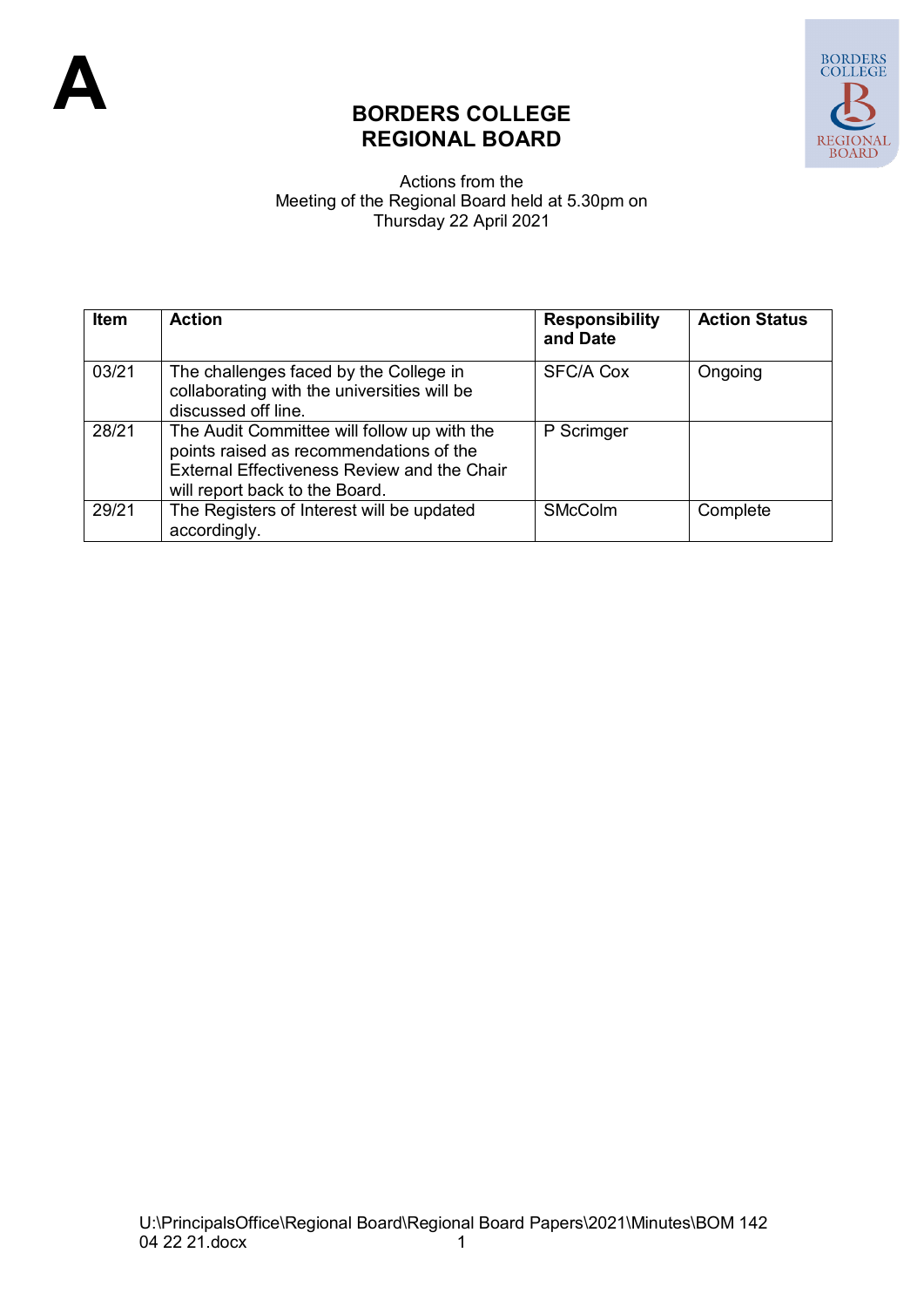## **BORDERS COLLEGE REGIONAL BOARD**



Minutes of the Virtual Meeting of the Regional Board held on Thursday 22 April 2021 at 5.30 pm

| <b>ITEM</b> | <b>MINUTE</b>                                                                                                                                                     |
|-------------|-------------------------------------------------------------------------------------------------------------------------------------------------------------------|
| Present:    | Elaine Acaster (Interim Chair)                                                                                                                                    |
|             | Angela Cox (Principal)                                                                                                                                            |
|             | <b>Bryan McGrath</b>                                                                                                                                              |
|             | Nuala Broderick                                                                                                                                                   |
|             | <b>Liz Parkes</b>                                                                                                                                                 |
|             | <b>David Peace</b>                                                                                                                                                |
|             | <b>Jess McBeath</b>                                                                                                                                               |
|             | David Johnson                                                                                                                                                     |
|             | Paul Scrimger                                                                                                                                                     |
|             | <b>Carol Gillie</b>                                                                                                                                               |
|             | <b>Paul Cathrow</b>                                                                                                                                               |
|             | Lynn Mirley                                                                                                                                                       |
|             | Dave Black (Academic staff member)                                                                                                                                |
|             | Jen MacKenzie (Support staff member)                                                                                                                              |
|             | Ann Letham (Student member)                                                                                                                                       |
|             | Sally Stephanie Prentice (Student member)                                                                                                                         |
| In          |                                                                                                                                                                   |
| Attendance: | Heather Anderson Vice Principal, Curriculum & Student Services)<br>Ingrid Earp (Board Secretary)                                                                  |
|             | Sheila McColm (Minutes)                                                                                                                                           |
|             | Clare Nairn, Head of Student Services                                                                                                                             |
|             | Andrew Kirkness, AP Finance                                                                                                                                       |
|             |                                                                                                                                                                   |
| 24/21       | <b>CHAIR'S OPENING REMARKS</b>                                                                                                                                    |
|             |                                                                                                                                                                   |
|             | The Interim Chair welcomed everyone to the meeting.                                                                                                               |
|             |                                                                                                                                                                   |
|             | Both Andrew Kirkness and Clare Nairn were welcomed to the meeting and                                                                                             |
|             | invited to stay as long they wanted.                                                                                                                              |
|             |                                                                                                                                                                   |
|             | The Interim Chair informed the Board of Virginia Grant's decision to stand down<br>from the Board with immediate effect. A previous staff member, long term Board |
|             | member and Senior Independent Member, Virginia brought a wealth of                                                                                                |
|             | experience to the Board and contributed widely across the College. The Interim                                                                                    |
|             | Chair has written to thank her for her contribution over the years.                                                                                               |
|             |                                                                                                                                                                   |
|             | Sally Prentice, student member, was congratulated on being elected as Student                                                                                     |
|             | President for session 2021-22. Sally will take up the role on 18 June 2021.                                                                                       |
|             |                                                                                                                                                                   |
|             | Board members have received the SFC Sustainability Phase Two report. The                                                                                          |
|             | Phase Three report, due to be published in the summer will focus on the impact                                                                                    |
|             | and consequences of the COVID-19 pandemic.                                                                                                                        |
|             |                                                                                                                                                                   |
|             |                                                                                                                                                                   |
|             | The Board has been receiving regular updates around the College's safe return                                                                                     |
|             | from lockdown which are appreciated.                                                                                                                              |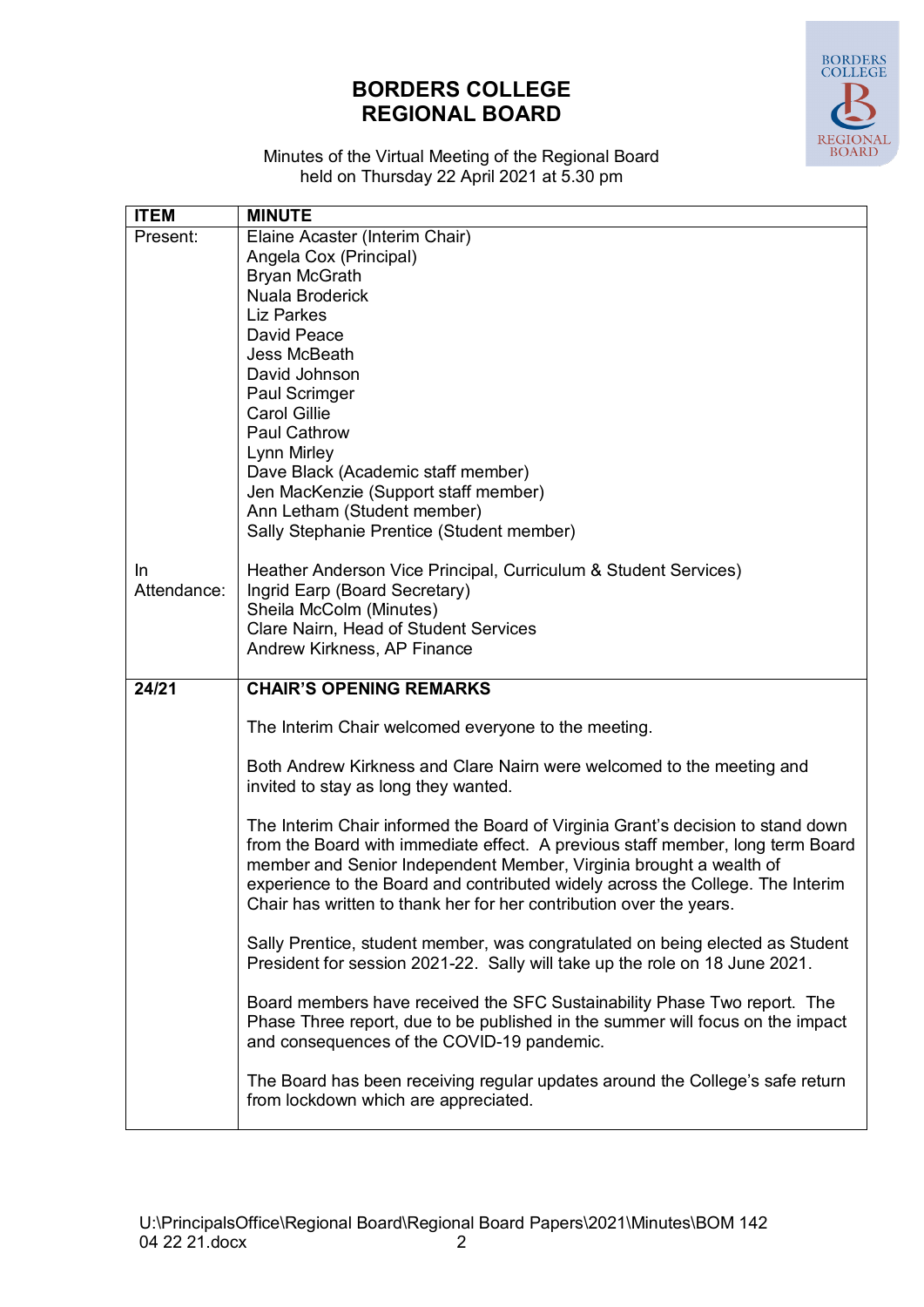| 25/21 | <b>APOLOGIES FOR ABSENCE</b>                                                                                                                                                                                     |  |
|-------|------------------------------------------------------------------------------------------------------------------------------------------------------------------------------------------------------------------|--|
|       | Apologies for absence were received from Vice Principal Finance and Corporate<br>Services, Hazel Robertson.                                                                                                      |  |
| 26/21 | <b>STUDENT SUPPORT SERVICES PRESENTATION</b>                                                                                                                                                                     |  |
|       | The Head of Student Services, Clare Nairn, gave a presentation of the work of<br>the Wellbeing and Learning Support teams, detailing the types of issues being<br>dealt with, case studies and student feedback. |  |
|       | The Interim Chair thanked the Head of Student Services and their team for this<br>moving presentation. The team's phenomenal caseload and their "above and<br>beyond" service to students was noted.             |  |
|       | The presentation will be shared and Board members are invited to contact the<br>Head of Student Services offline with any questions.                                                                             |  |
| 27/21 | <b>MINUTES OF REGIONAL BOARD MEETING HELD ON 4 MARCH 2021</b><br>(Paper A)                                                                                                                                       |  |
|       | Further to following amendments, the minutes of the meeting held on 4 March<br>2021 were agreed as a true and accurate record of the meeting.                                                                    |  |
|       | Item 04/21 – First bullet point to read: The language used in the report reflects<br>views of Board Members. This is a Report and not an Audit in the traditional<br>sense.                                      |  |
|       | Item 08/21 – VP Curriculum job title to be amended.                                                                                                                                                              |  |
| 28/21 | <b>MATTERS ARISING</b>                                                                                                                                                                                           |  |
|       | The Audit Committee will follow up with the points raised as recommendations of<br>the External Effectiveness Review and the Chair will report back to the Board.<br><b>ACTION: PS</b>                           |  |
| 29/21 | <b>DECLARATION OF ANY CONFLICT OF INTEREST/REGISTER OF</b><br><b>INTERESTS UPDATE</b>                                                                                                                            |  |
|       | There were no declarations of any conflict of interest.                                                                                                                                                          |  |
|       | The Interim Chair reported on their recent appointment as Vice Chair of the<br>Court of QMU.                                                                                                                     |  |
|       | L Mirley advised that they will take up a new post with Eildon Housing in June.                                                                                                                                  |  |
|       | D Johnson has joined the Board of Directors of a veterinary management group.                                                                                                                                    |  |
|       | The Registers of Interest will be updated accordingly.<br><b>ACTION: SMc</b>                                                                                                                                     |  |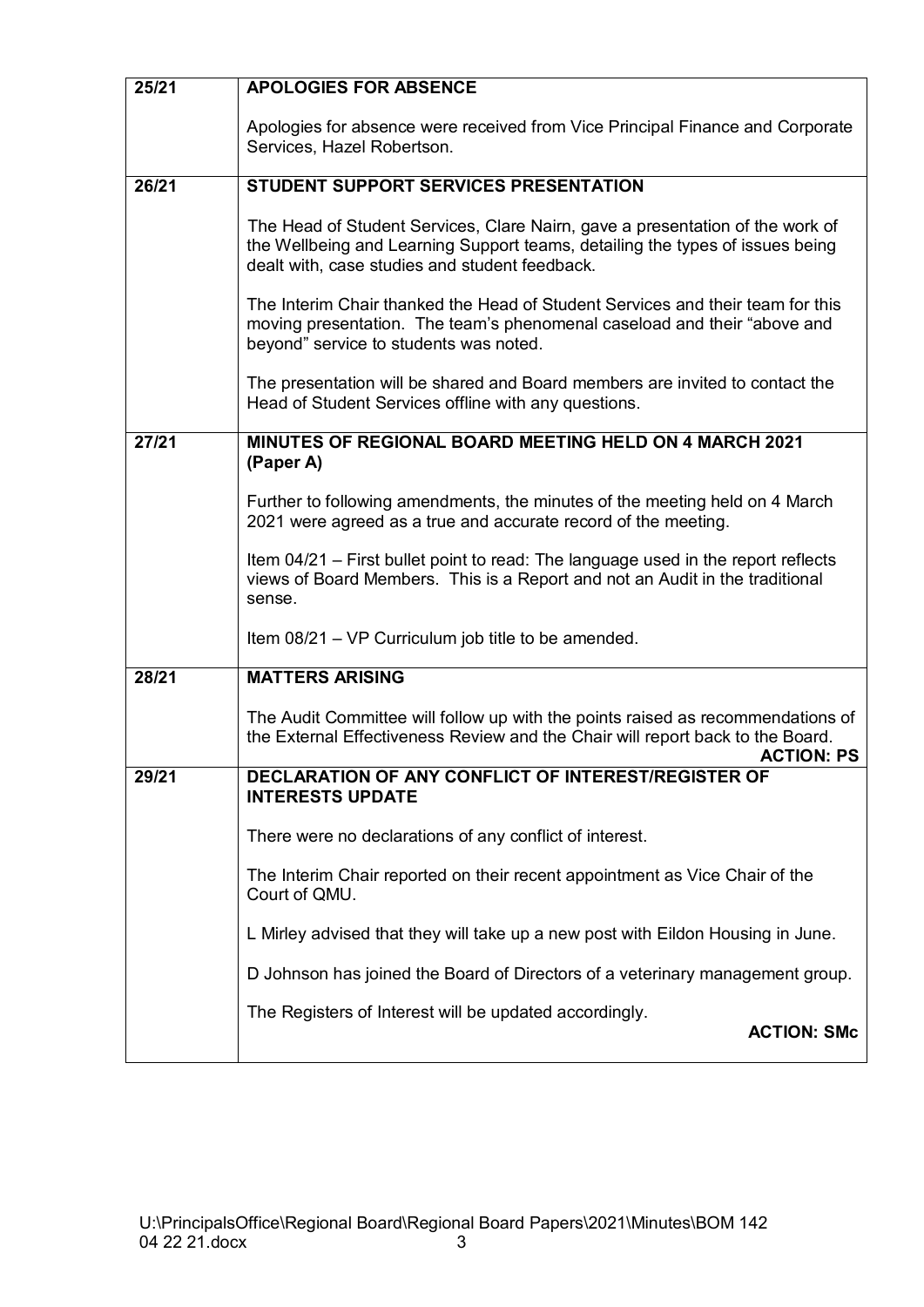| 30/31 | <b>PRINCIPAL'S REPORT (Paper B)</b>                                                                                                                                                                                                                                                                                                                                                                                                                                                                                                                                                                                                                                                                                                                                                                                                                                                                                                                                                                                                                                                                                                                                                                                                                     |  |
|-------|---------------------------------------------------------------------------------------------------------------------------------------------------------------------------------------------------------------------------------------------------------------------------------------------------------------------------------------------------------------------------------------------------------------------------------------------------------------------------------------------------------------------------------------------------------------------------------------------------------------------------------------------------------------------------------------------------------------------------------------------------------------------------------------------------------------------------------------------------------------------------------------------------------------------------------------------------------------------------------------------------------------------------------------------------------------------------------------------------------------------------------------------------------------------------------------------------------------------------------------------------------|--|
|       | The Principal presented their report and highlighted the following points:                                                                                                                                                                                                                                                                                                                                                                                                                                                                                                                                                                                                                                                                                                                                                                                                                                                                                                                                                                                                                                                                                                                                                                              |  |
|       | Performance remains strong despite the challenging environment.<br>Student recruitment for 2021-22 is a potential area of concern which staff are<br>working to mitigate.<br>Discussions are ongoing with SFC around innovation and digital                                                                                                                                                                                                                                                                                                                                                                                                                                                                                                                                                                                                                                                                                                                                                                                                                                                                                                                                                                                                             |  |
|       | infrastructure.<br>The EIS dispute continues although some progress has been made.<br>$\bullet$<br>Approximately 24 Borders College staff have participated in each strike day.<br>Staff have worked hard to mitigate the impact of the strike. The Principal and<br>Assistant Principal met with managing agents SECCT and CITB to assure<br>them that mitigations are in place to avoid disruption to apprentices.<br>The Great Places to Work survey achieved an overall score of 75% of staff<br>$\bullet$<br>considering the College a 'Great Place to Work'. Considering the difficult<br>period the report covers and the extra challenges all staff have faced this is a<br>very good result. There was variation in scores across individual areas and<br>targeted responses will be implemented depending on the needs of each<br>area. The ongoing delays with the national support staff job evaluation, which<br>started in 2018, may have had some impact on certain scores.<br>In reponse to questions from Members, the Principal advised that a more<br>$\bullet$<br>detailed report of the Survey will be presented to the F&GP Committee, and<br>an action plan individual to particular departments or groups will be<br>developed. |  |
|       | The Board recognised, and thanked staff for their continued commitment<br>during this challenging period.                                                                                                                                                                                                                                                                                                                                                                                                                                                                                                                                                                                                                                                                                                                                                                                                                                                                                                                                                                                                                                                                                                                                               |  |
| 31/21 | <b>IMPACT OF COVID UPDATE</b>                                                                                                                                                                                                                                                                                                                                                                                                                                                                                                                                                                                                                                                                                                                                                                                                                                                                                                                                                                                                                                                                                                                                                                                                                           |  |
|       | The VP Curriculum and Student Services provided a presentation on the impact<br>of COVID on student completions.                                                                                                                                                                                                                                                                                                                                                                                                                                                                                                                                                                                                                                                                                                                                                                                                                                                                                                                                                                                                                                                                                                                                        |  |
|       | There is a minimum 3-week gap in easing restrictions.<br>$\bullet$<br>Additional funding has been made available.<br>$\bullet$<br>Self testing kits will be available from 26 April for staff and students.<br>$\bullet$<br>From 26 April almost 29% of learners from the three top priority groups will be<br>$\bullet$<br>allowed on campus.<br>63% of students will be able to complete online.<br>$\bullet$<br>0.4% will not complete.<br>$\bullet$<br>The financial impact is an overall £5k adverse financial position.<br>$\bullet$                                                                                                                                                                                                                                                                                                                                                                                                                                                                                                                                                                                                                                                                                                              |  |
|       | Clarification was provided on the following points raised by Board members:                                                                                                                                                                                                                                                                                                                                                                                                                                                                                                                                                                                                                                                                                                                                                                                                                                                                                                                                                                                                                                                                                                                                                                             |  |
|       | The majority of students are keen to get back on campus to complete their<br>practical work. Testing is helping to boost confidence around returning. Due to<br>the additional funding received it has been possible to double the amount of time<br>allocated to skills development. The awarding bodies have altered some of the<br>assessment requirements, which is helpful.                                                                                                                                                                                                                                                                                                                                                                                                                                                                                                                                                                                                                                                                                                                                                                                                                                                                        |  |
|       | The vast majority of students have had a 'satisfactory' experience with courses<br>involving hands-on, practical learning affected more than others in terms of<br>campus access. The Student Support Services team will be back on campus<br>from 26 April.                                                                                                                                                                                                                                                                                                                                                                                                                                                                                                                                                                                                                                                                                                                                                                                                                                                                                                                                                                                            |  |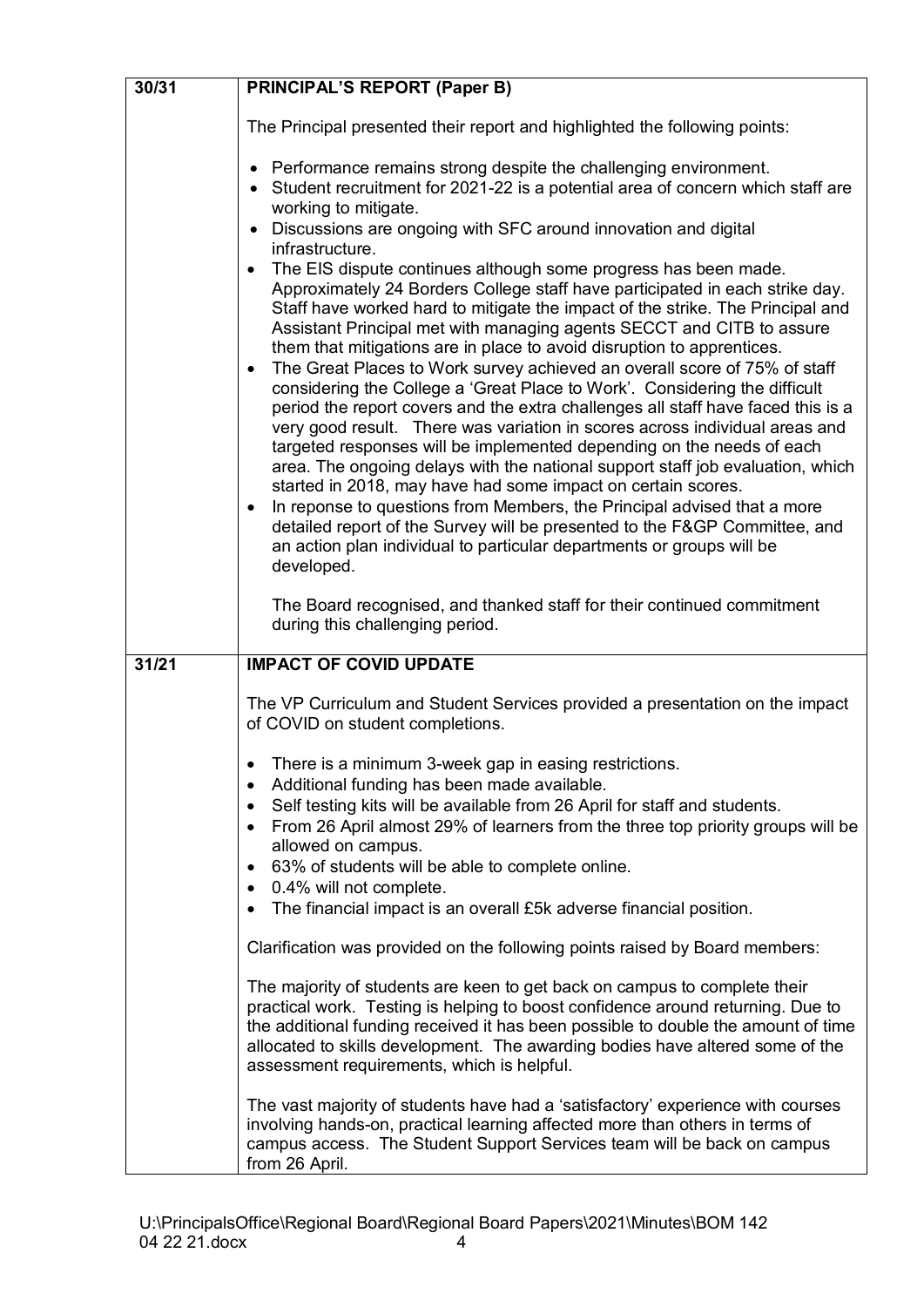|       | For staff, it is recognised that returning to campus could be a daunting prospect<br>for some and ongoing support will be available to help with this. It is also<br>recognised that, going forward, there is a balance to be struck between working<br>from home and being on campus.                                                                                                     |  |
|-------|--------------------------------------------------------------------------------------------------------------------------------------------------------------------------------------------------------------------------------------------------------------------------------------------------------------------------------------------------------------------------------------------|--|
| 32/21 | <b>STRATEGIC RISK REGISTER (Paper C)</b>                                                                                                                                                                                                                                                                                                                                                   |  |
|       | The Principal presented the Risk Register and advised that risk levels remain<br>unchanged from the previous meeting and no new risks have been established.                                                                                                                                                                                                                               |  |
|       | The VP Finance and Corporate Services will update the Board in due course<br>regarding the continued development of the new style of Risk Register.                                                                                                                                                                                                                                        |  |
|       | The Board noted the report.                                                                                                                                                                                                                                                                                                                                                                |  |
| 33/21 | MID-YEAR FINANCIAL REVIEW 2021 (Paper D)                                                                                                                                                                                                                                                                                                                                                   |  |
|       | The AP Finance presented the mid-year review and financial forecast for July<br>2021 and summarised the highlights.                                                                                                                                                                                                                                                                        |  |
|       | The College is forecast to have a surplus of £50k against the original<br>$\bullet$<br>projection of £67k.                                                                                                                                                                                                                                                                                 |  |
|       | An additional grant of £280k was received from SFC for COVID<br>$\bullet$<br>consequentials.                                                                                                                                                                                                                                                                                               |  |
|       | Target savings of £772k for the year have been achieved.<br>$\bullet$<br>Main variances in income and expenditure have been identified. A rates<br>$\bullet$<br>increase due to under accrual from the previous year has resulted in a £44k                                                                                                                                                |  |
|       | increase this year.<br>The Melrose Road site has sold for £280k against a book value of £300k in<br>$\bullet$<br>the balance sheet.                                                                                                                                                                                                                                                        |  |
|       | The cashflow position remains strong and is £260k ahead of the FFR<br>position.                                                                                                                                                                                                                                                                                                            |  |
|       | There were a number of questions from Members.                                                                                                                                                                                                                                                                                                                                             |  |
|       | The first question was whether or not the savings are recurrent or one off. Part<br>of the savings will be recurrent due to reshaping of the curriculum and<br>workforce. Some of the savings also included an increase in income targets,<br>much of which will be recurring, eg apprentices. There will, however, be<br>challenges going into next year where more savings are required. |  |
|       | Another question related to any threat to external income. The AP Finance<br>replied that the scenario around European funding will cause pressure but it is<br>anticipated that there will be other opportunities for commercial funding.                                                                                                                                                 |  |
|       | A final question was about the impact of pay awards and pension changes.<br>Pension changes and staff salary increases through national bargaining continue<br>to be relative unknowns, however an agreed % is applied when planning the<br>budget overall.                                                                                                                                |  |
|       | The AP Finance was thanked for their presentation and the positive position was<br>noted and commended.                                                                                                                                                                                                                                                                                    |  |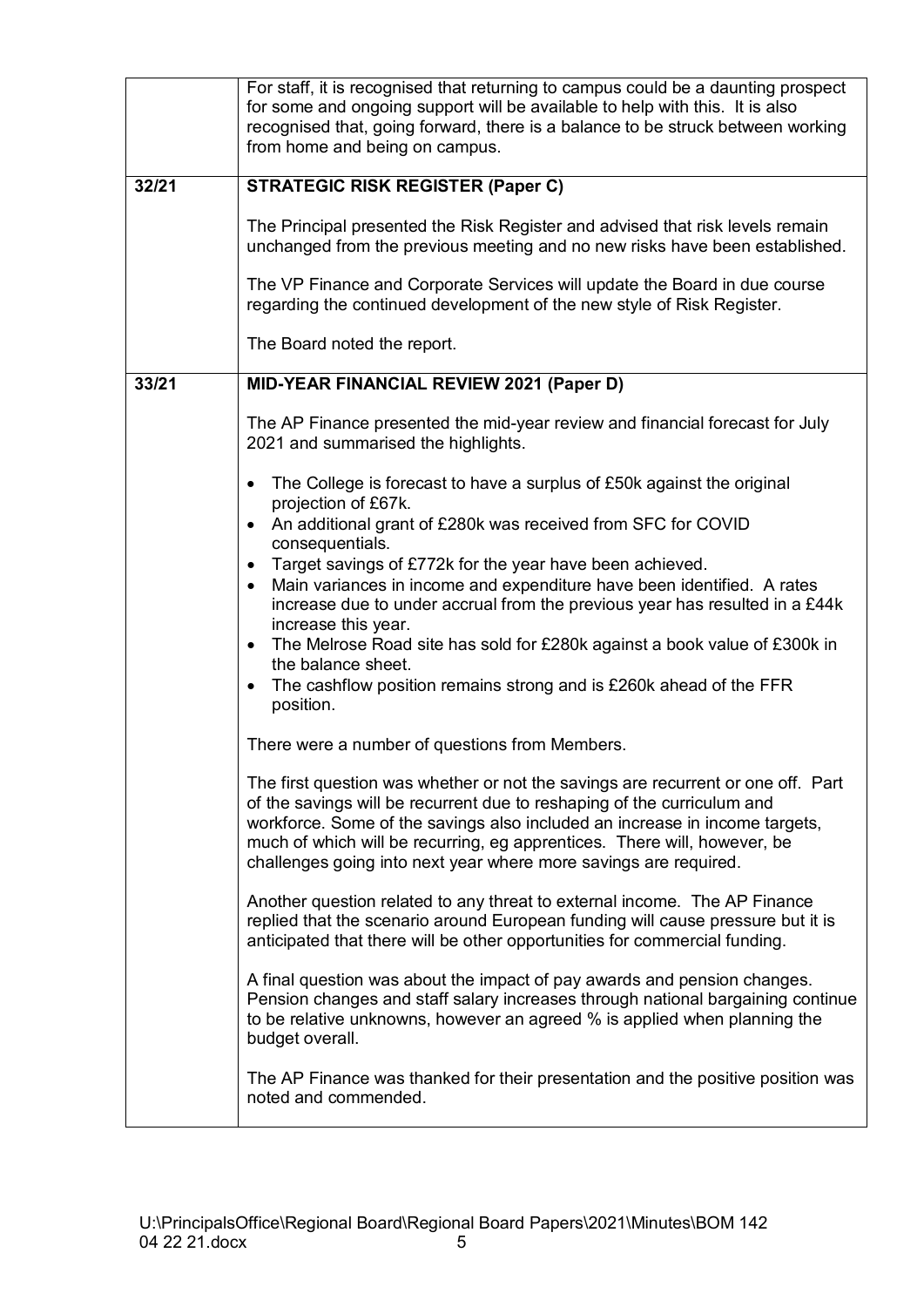| 34/21 | <b>ANNUAL KEY PRIORITIES PROGRESS REPORT (Paper E)</b>                                                                                                                                                                                                                                                                                                                                                                                                                                          |  |
|-------|-------------------------------------------------------------------------------------------------------------------------------------------------------------------------------------------------------------------------------------------------------------------------------------------------------------------------------------------------------------------------------------------------------------------------------------------------------------------------------------------------|--|
|       | The Principal provided an update on progress against the Strategic Priorities,<br>agreed by the Board in June 2020, in order to realise the new Strategic<br>Ambition.                                                                                                                                                                                                                                                                                                                          |  |
|       | Some actions have been delayed or restricted due to COVID, but good<br>progress has been made overall.                                                                                                                                                                                                                                                                                                                                                                                          |  |
|       | This continues as a work in progress and the Board will receive a summary<br>report before Strategic Priorities are agreed for academic session 2021-22.                                                                                                                                                                                                                                                                                                                                        |  |
|       | The Board noted the report.                                                                                                                                                                                                                                                                                                                                                                                                                                                                     |  |
| 35/21 | <b>BOARD SECRETARY'S UPDATE (Paper F)</b>                                                                                                                                                                                                                                                                                                                                                                                                                                                       |  |
|       | The Board Secretary presented their report.                                                                                                                                                                                                                                                                                                                                                                                                                                                     |  |
|       | Any suggestions for Board strategic sessions will be welcomed.<br>Two members of teaching staff will attend the meeting on 17 June to discuss<br>$\bullet$<br>the challenges of the past year.                                                                                                                                                                                                                                                                                                  |  |
|       | The online election for Support Staff member is almost ready for circulation.<br>$\bullet$<br>A process for sharing and circulation of Board papers will be progressed over<br>the summer to be in place for next academic session.                                                                                                                                                                                                                                                             |  |
|       | The Interim Chair reported that an indication is expected from the Scottish<br>Government in early/mid May of how the process for appointment of Chairs will<br>be taken forward.                                                                                                                                                                                                                                                                                                               |  |
| 36/21 | REGIONAL BOARD OPERATIONAL AND ENHANCEMENT PLAN (Paper G)                                                                                                                                                                                                                                                                                                                                                                                                                                       |  |
|       | The Board Secretary presented the Board Development and Enhancement Plan,<br>which includes the recommendations of the EER report.                                                                                                                                                                                                                                                                                                                                                              |  |
|       | A list of acronyms has been added, along with other information to the<br>Resources section of the website.                                                                                                                                                                                                                                                                                                                                                                                     |  |
|       | Feedback from Board strategic sessions has been positive and any suggestions<br>for future sessions will be welcomed.                                                                                                                                                                                                                                                                                                                                                                           |  |
| 37/21 | <b>BCSA UPDATE (Paper H)</b>                                                                                                                                                                                                                                                                                                                                                                                                                                                                    |  |
|       | The Student President presented an update on activity.                                                                                                                                                                                                                                                                                                                                                                                                                                          |  |
|       | The Digital Communities Coordination and Student Engagement Officer posts<br>$\bullet$<br>have been filled and will commence on 8 May for an intense 8 week period.<br>Collection of student feedback has proven more difficult online. There is<br>$\bullet$<br>concern from some students about being able to complete this AY, and the<br>potential impact of the strike action.<br>Board members are welcome to join a virtual student and staff award<br>$\bullet$<br>afternoon on 27 May. |  |